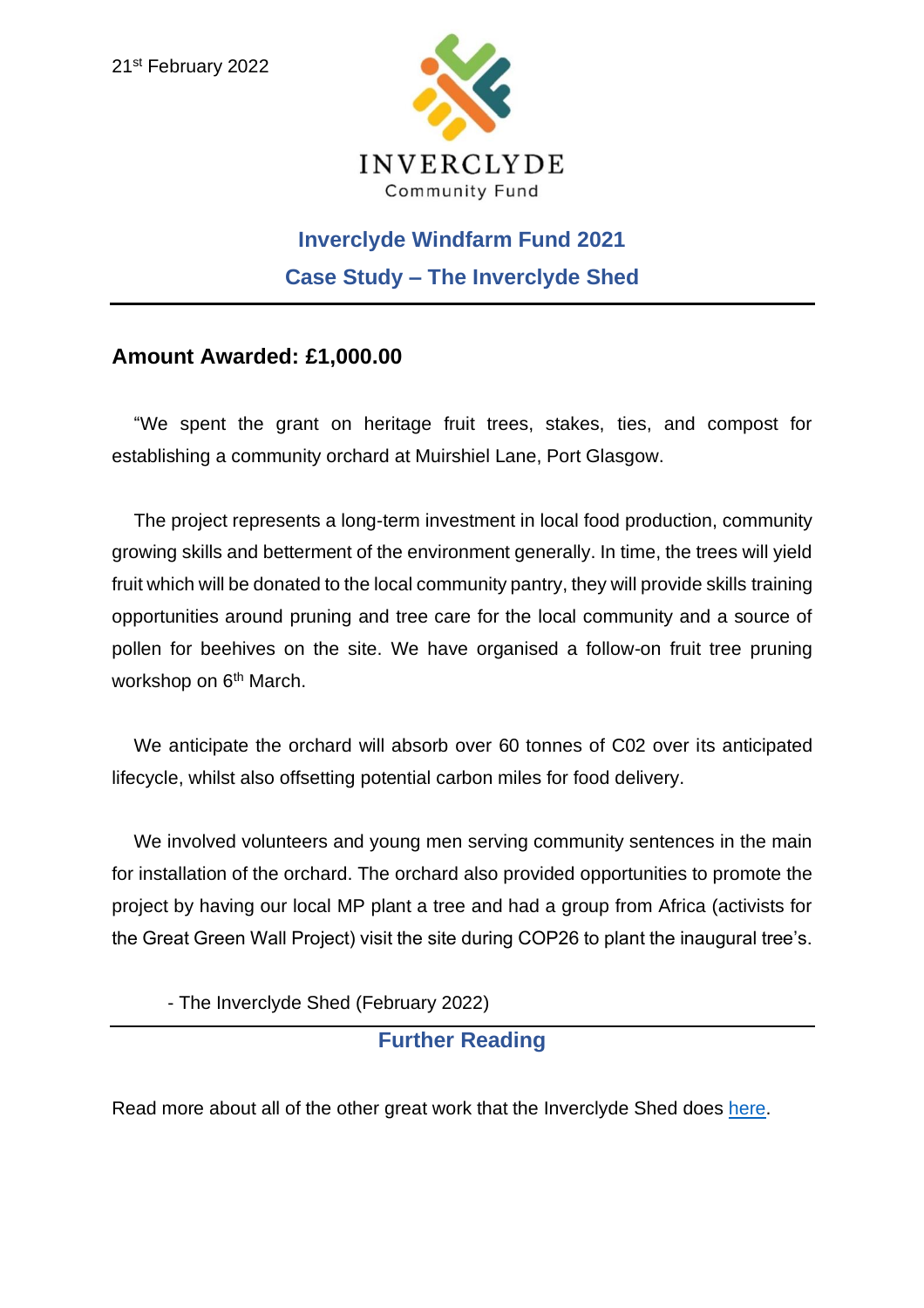

Please also visit the Inverclyde Shed Facebook page [here,](https://www.facebook.com/groups/inverclydeshed/) and also their @Inverclydeshed Twitter page [here.](https://twitter.com/Inverclydeshed?ref_src=twsrc%5Egoogle%7Ctwcamp%5Eserp%7Ctwgr%5Eauthor)